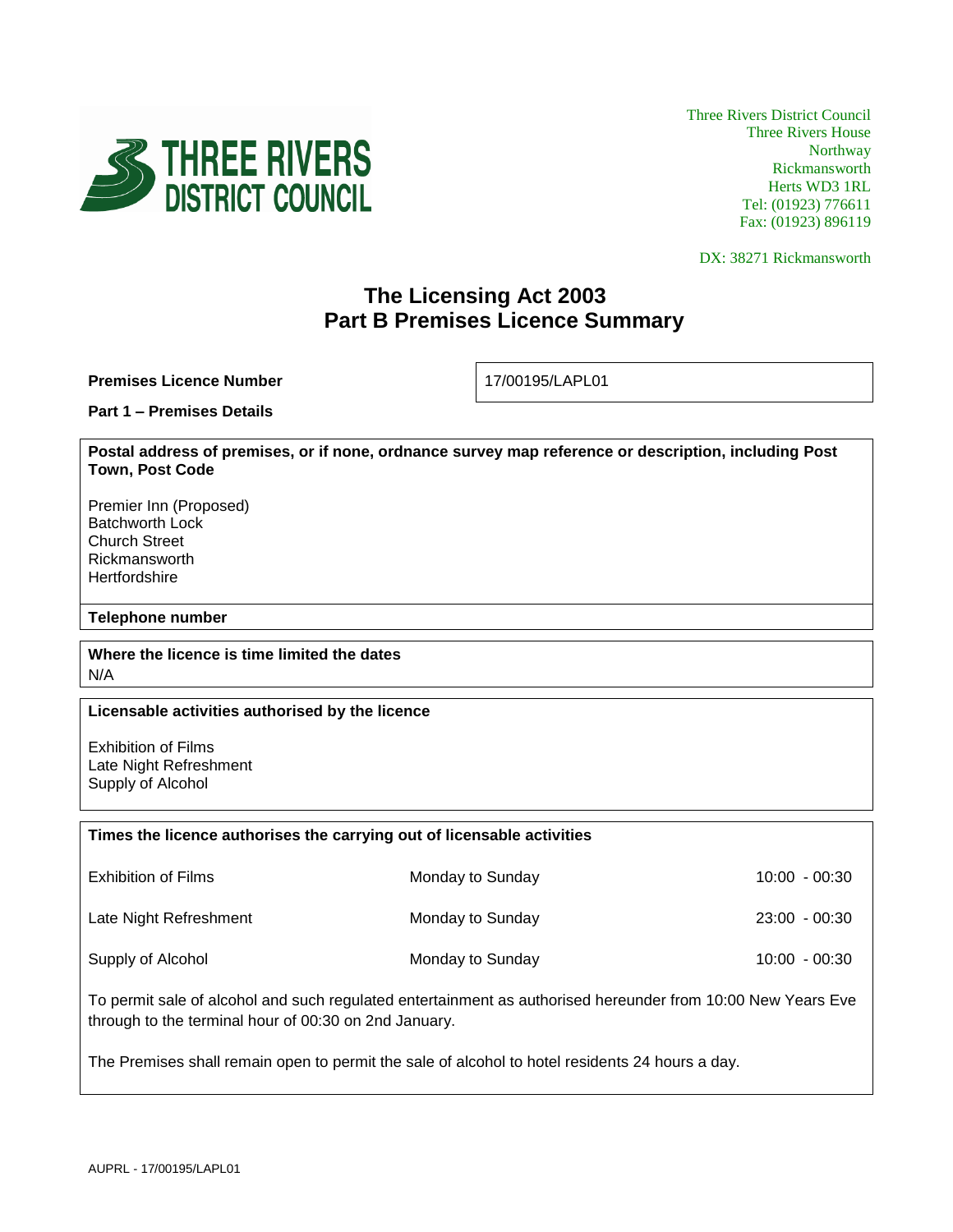### **The opening hours of the premises**

*Monday to Sunday 06:00 - 01:00* 

The Premises shall remain open to permit the sale of alcohol to hotel residents 24 hours a day

## **Where the licence authorises supplies of alcohol whether these are on and/or off supplies**

On and Off the premises

## **Name, (registered) address, telephone number and email (where relevant) of holder of premises licence**

Whitbread Group PLC Whitbread Court Porz Avenue Dunstable Bedfordshire LU5 5XE

# **Registered number of holder, for example company number, charity number (where applicable)**

29423

**Name, of designated premises supervisor where the premises licence authorises for the supply of alcohol**

Richard Walker

## **State whether access to the premises by children is restricted or prohibited**

Restricted.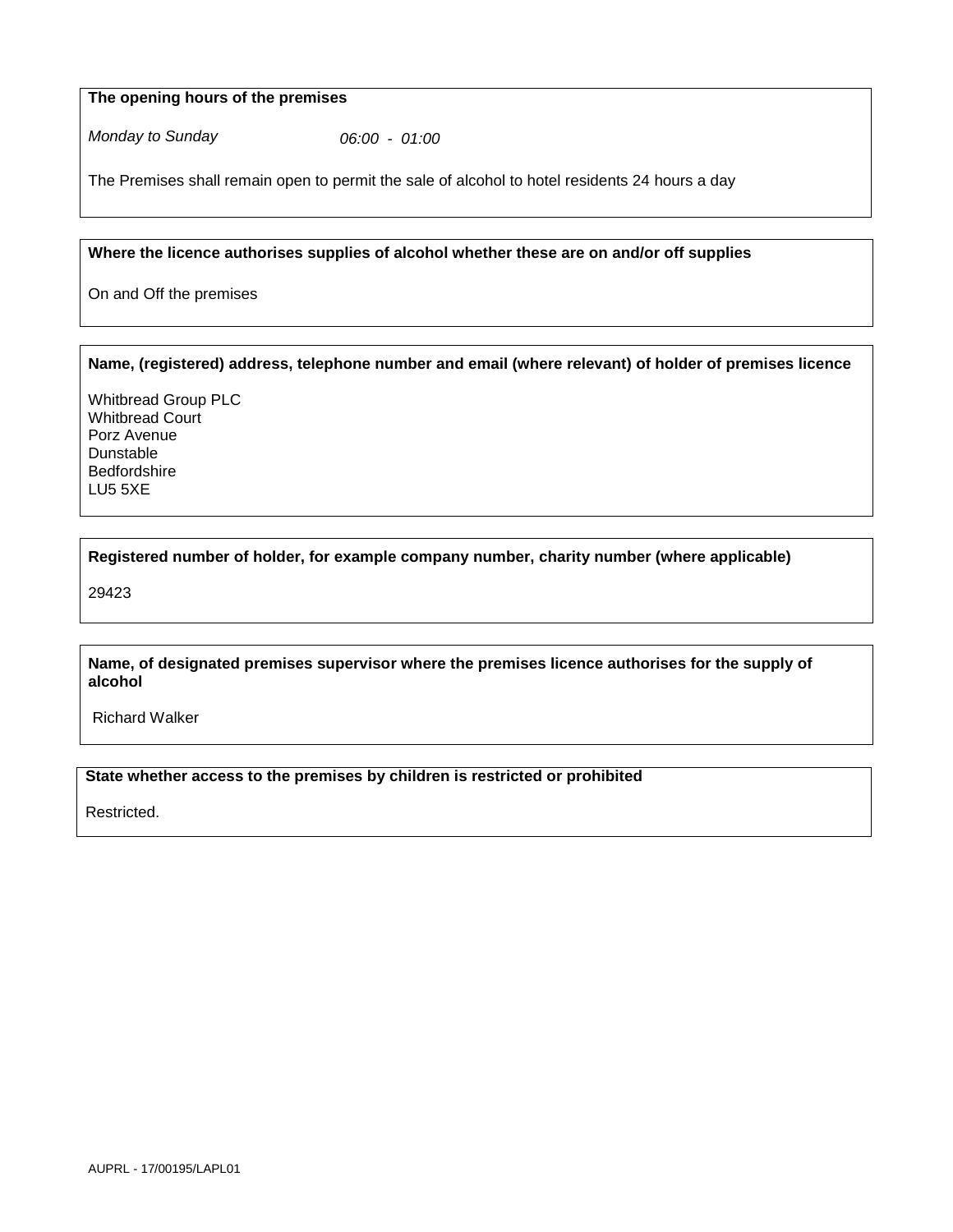## **Annex 1 – Mandatory conditions**

- 1. No supply of alcohol may be made under the premises licence:
	- (a) at a time when there is no designated premises supervisor in respect of the premises licence, or
	- (b) at a time when the designated premises supervisor does not hold a personal licence or his personal licence is suspended.
- 2. Every supply of alcohol under the premises licence must be made or authorised by a person who holds a personal licence.
- 3. (1) The responsible person must ensure that staff on relevant premises do not carry out, arrange or participate in any irresponsible promotions in relation to the premises.

(2) In this paragraph, an irresponsible promotion means any one or more of the following activities, or substantially similar activities, carried on for the purpose of encouraging the sale or supply of alcohol for consumption on the premises—

- (a) games or other activities which require or encourage, or are designed to require or encourage, individuals to—
	- (i) drink a quantity of alcohol within a time limit (other than to drink alcohol sold or supplied on the premises before the cessation of the period in which the responsible person is authorised to sell or supply alcohol), or
	- (ii) drink as much alcohol as possible (whether within a time limit or otherwise);
- (b) provision of unlimited or unspecified quantities of alcohol free or for a fixed or discounted fee to the public or to a group defined by a particular characteristic in a manner which carries a significant risk of undermining a licensing objective;
- (c) provision of free or discounted alcohol or any other thing as a prize to encourage or reward the purchase and consumption of alcohol over a period of 24 hours or less in a manner which carries a significant risk of undermining a licensing objective;
- (d) selling or supplying alcohol in association with promotional posters or flyers on, or in the vicinity of, the premises which can reasonably be considered to condone, encourage or glamorise anti-social behaviour or to refer to the effects of drunkenness in any favourable manner;
- (e) dispensing alcohol directly by one person into the mouth of another (other than where that other person is unable to drink without assistance by reason of disability).
- 4. The responsible person must ensure that free potable water is provided on request to customers where it is reasonably available.
- 5. (1) The premises licence holder or club premises certificate holder must ensure that an age verification policy is adopted in respect of the premises in relation to the sale or supply of alcohol.

(2) The designated premises supervisor in relation to the premises licence must ensure that the supply of alcohol at the premises is carried on in accordance with the age verification policy.

(3) The policy must require individuals who appear to the responsible person to be under 18 years of age (or such older age as may be specified in the policy) to produce on request, before being served alcohol, identification bearing their photograph, date of birth and either—

- (a) a holographic mark, or
- (b) an ultraviolet feature.
- 6. The responsible person must ensure that—
	- (a) where any of the following alcoholic drinks is sold or supplied for consumption on the premises (other than alcoholic drinks sold or supplied having been made up in advance ready for sale or supply in a securely closed container) it is available to customers in the following measures—
		- (i) beer or cider: ½ pint;
		- (ii) gin, rum, vodka or whisky: 25 ml or 35 ml; and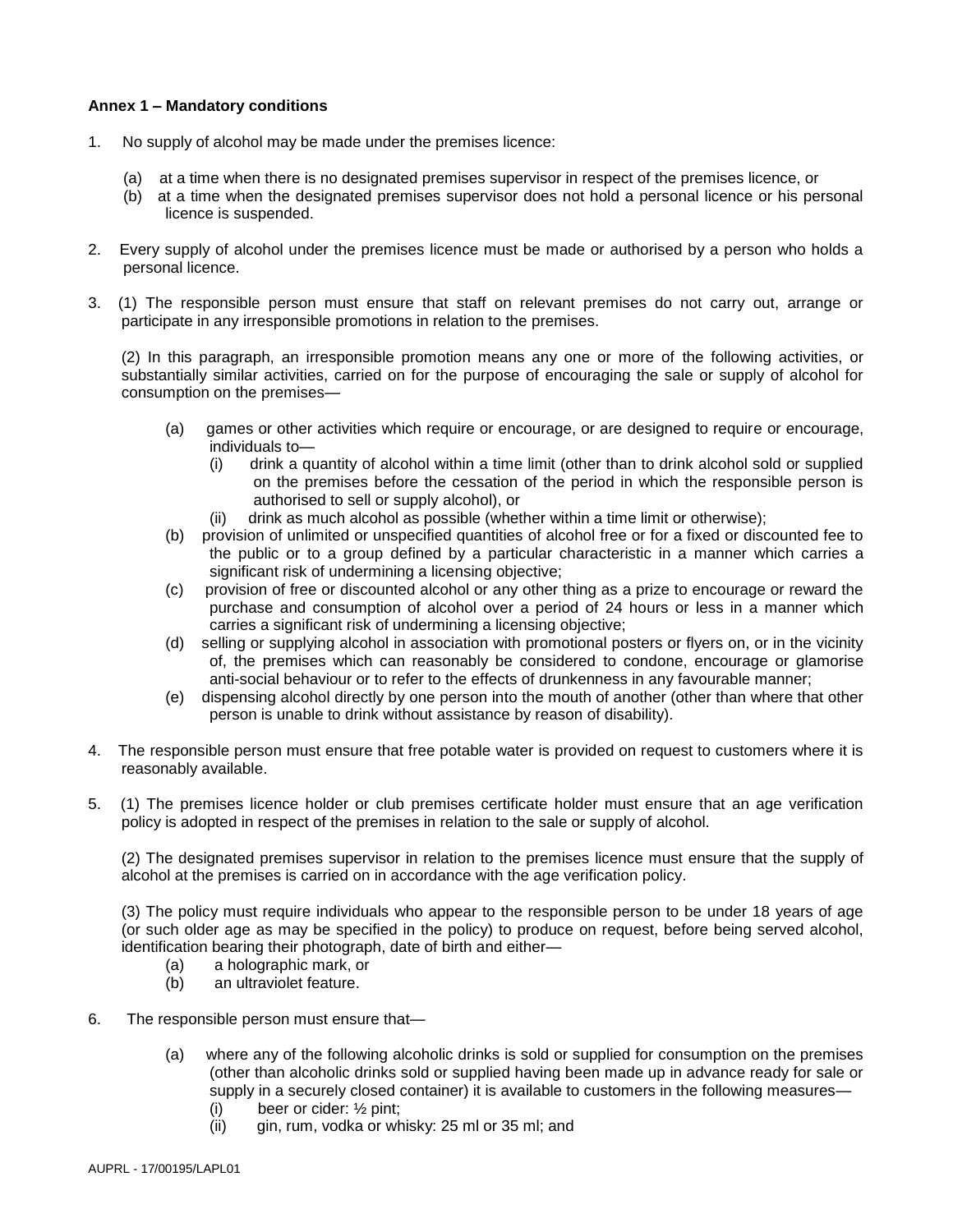- (iii) still wine in a glass: 125 ml;
- (b) these measures are displayed in a menu, price list or other printed material which is available to customers on the premises; and
- (c) where a customer does not in relation to a sale of alcohol specify the quantity of alcohol to be sold, the customer is made aware that these measures are available.
- 7. A relevant person shall ensure that no alcohol is sold or supplied for consumption on or off the premises for a price which is less than the permitted price.
- 8. For the purposes of the condition set out in paragraph 7
	- (a) "duty" is to be construed in accordance with the Alcoholic Liquor Duties Act 1979;
	- (b) "permitted price" is the price found by applying the formula —

#### $P=D+(DxV)$

where —

- (i) P is the permitted price,
- (ii) D is the amount of duty chargeable in relation to the alcohol as if the duty were charged on the date of the sale or supply of the alcohol, and
- (iii) V is the rate of value added tax chargeable in relation to the alcohol as if the value added tax were charged on the date of the sale or supply of the alcohol;
- (c) "relevant person" means, in relation to premises in respect of which there is in force a premises licence -
	- (i) the holder of the premises licence,
	- (ii) the designated premises supervisor (if any) in respect of such a licence, or
	- (iii) the personal licence holder who makes or authorises a supply of alcohol under such a licence;
- (d) "relevant person" means, in relation to premises in respect of which there is in force a club premises certificate, any member or officer of the club present on the premises in a capacity which enables the member or officer to prevent the supply in question; and
- (e) "value added tax" means value added tax charged in accordance with the Value Added Tax Act 1994.
- 9. Where the permitted price given by paragraph (b) of paragraph 8 would (apart from this paragraph) not be a whole number of pennies, the price given by that sub-paragraph shall be taken to be the price actually given by that sub-paragraph rounded up to the nearest penny.
- 10. (1) Sub-paragraph (2) applies where the permitted price given by paragraph (b) of paragraph 8 on a day ("the first day") would be different from the permitted price on the next day ("the second day") as a result of a change to the rate of duty or value added tax.

(2) The permitted price which would apply on the first day applies to sales or supplies of alcohol which take place before the expiry of the period of 14 days beginning on the second day.

- 11. The admission of children, that is persons aged under 18, to the exhibition of any film shall be restricted in accordance with any recommendation made by the film classification body designated by section 4 of the Video Recordings Act 1984.
- 12. If at specified times one or more individuals must be at the premises to carry out a security activity each such individual must be licensed by the Security Industry Authority.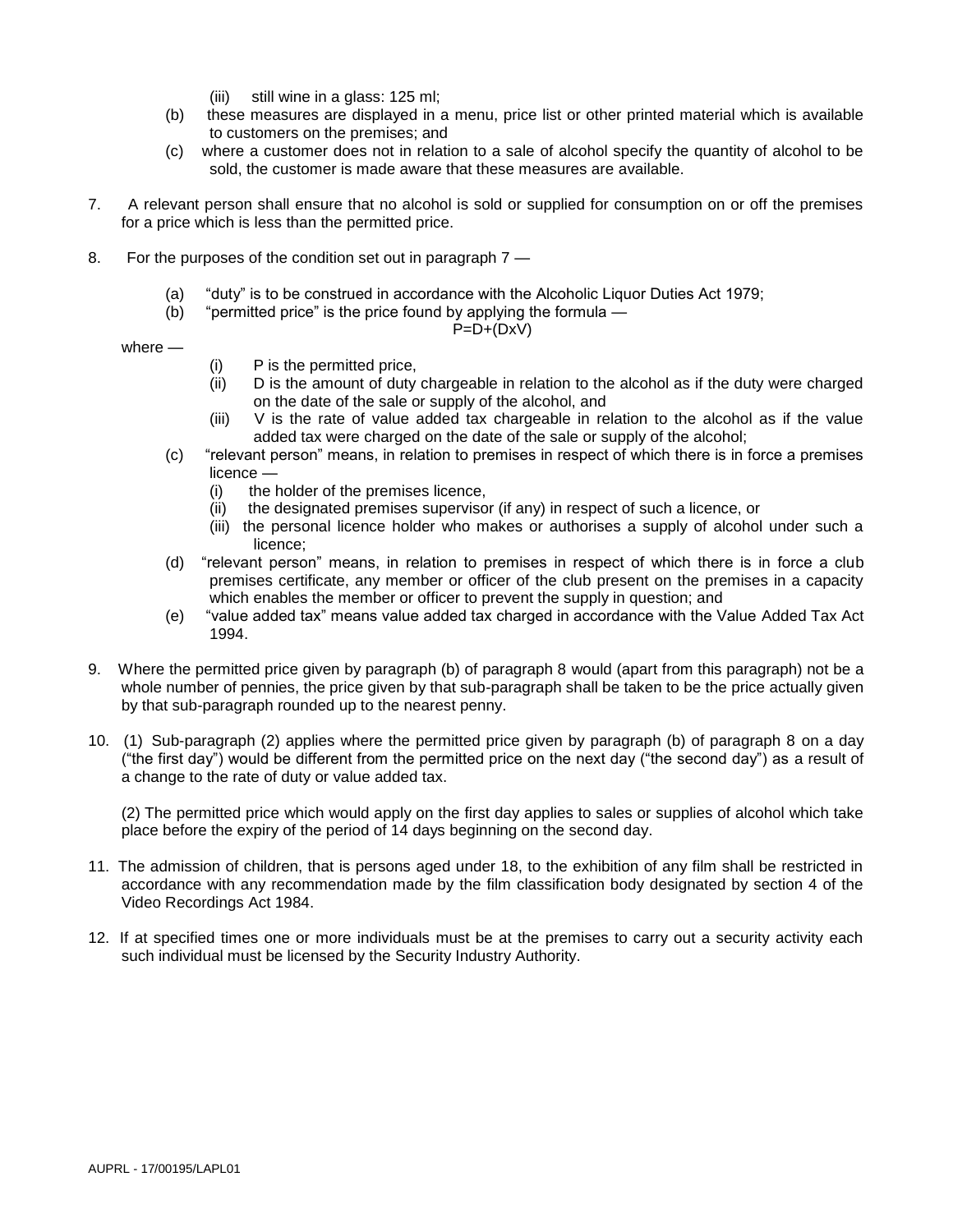# **Annex 2 – Conditions consistent with the Operating Schedule**

#### **The prevention of crime and disorder**

- 1. The use of door staff must be risk assessed on an ongoing basis by the licence holder or premise supervisor. Where engaged, door staff must be licenced by the Security Industry Authority.
- 2. Alcoholic and other drinks must not be removed from the premises in open containers save for consumption in any external area provided for that purpose or hotel bedrooms.
- 3. Staff must receive training on matters concerning underage sales, drug policies and operating procedures.
- 4. There must be a zero tolerance policy in relation to drugs at the premise and there shall be checks by management to prevent the use of drugs by patrons. Any drugs seized must be secured and handed to the Police within a reasonable timeframe.
- 5. The premise must operate a proof of age scheme and will require photo graphic identification from any person who appears to be under the age of 21 years.
- 6. The management of the premises must liaise with the police on issues of local concern or disorder.
- 7. CCTV must be installed with recording facilities, such recordings shall be retained for a period of 31 days and made available within a reasonable time upon request by the police or officer of the Licensing Authority, such as to cover the main entrance to the premises, Reception, Bar and Restaurant
- 8. There must be no drinking promotions at the premises which are inconsistence with the need to promote responsible drinking.

## **Public Safety**

.

- 1. The premise licence holder shall ensure that they comply with reasonable requirements of the fire officer.
- 2. The premises must have adequate safety and firefighting equipment and such equipment must be maintained in good operational order.
- 3. Staff must be trained on matters of safety, evacuation and use of emergency equipment as required.
- 4. Spillages and breakages must be removed as soon as possible to reduce the risk to patrons and staff.
- 5. Toughened glasses must be used at the premises, where appropriate.
- 6. Fire Exists and means of escape must be kept clear and in good operational condition.

## **The prevention of public nuisance**

- 1. Where appropriate, prominent, clear and legible notices must be displayed at all exists requesting the public respect the needs of local residents and leave the area quietly.
- 2. Patrons must be encouraged by staff to leave quietly and respect the interests of the occupiers of any noise sensitive premises; where appropriate the licensee or suitable staff member must monitor patrons leaving the premises at closing time.
- 3. Noise or vibrations shall not emanate from the premises so as to cause nuisance to nearby properties.
- 4. Contact for local taxi firm(s) must be kept at the premises and made available to patrons requiring a taxi.